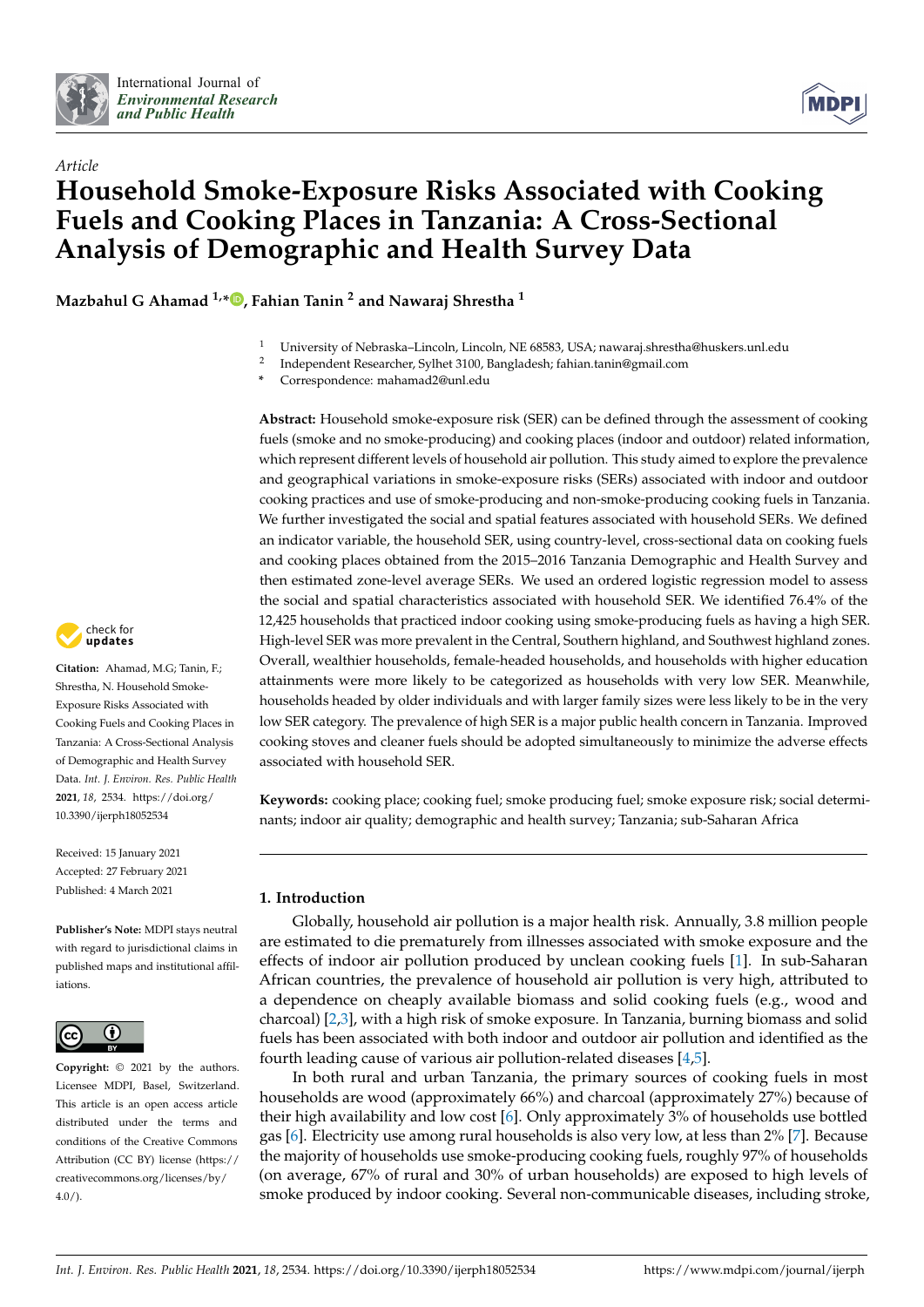heart disease, and lung cancer, have been associated with high levels of household air pollution, which represents a top risk factor for morbidity and mortality in Tanzania [\[8\]](#page-9-7). In Tanzania, approximately 60 deaths per 100,000 people can be attributed to household air pollution [\[9\]](#page-9-8).

Sociodemographic, economic, and spatial factors have been linked to the risk of household air pollution and the consequent health impacts associated with the use of cooking fuels in sub-Saharan African countries. Various factors, such as age, gender, education, socioeconomic status, and place of residence, have been reported to be related to the effects of both indoor and outdoor smoke pollution [\[3,](#page-9-2)[4,](#page-9-3)[10](#page-9-9)[–13\]](#page-10-0). As many as 33% of households in Tanzania cook inside of their houses and 94% use solid or smoke-producing cooking fuels [\[6\]](#page-9-5), which are directly related to household smoke exposure. Therefore, understanding the prevalence, geographical variations, and factors associated with household smokeexposure risks (SERs) attributed to the use of different types of cooking places and cooking fuels remains important. Existing studies have been limited to the examination of either cooking fuels or cooking places in rural areas, with little research examining the various levels of household SERs in combining cooking fuels and cooking places.

Understanding the prevalence of SERs, including the contributions of geographical variations and associated factors, is an important goal for public health researchers and policymakers because high SERs are associated with poor household health. Therefore, we defined four levels of household SERs, based on the type of cooking place and cooking fuel used in different households. Using cross-sectional survey data for Tanzania, we compared SER prevalence rates across both rural and urban households according to sociodemographic and survey zone characteristics. We further examined the social and spatial factors associated with the prevalence of indoor and outdoor cooking and the use of smoke- and non-smoke-producing cooking fuels in both rural and urban Tanzania.

## **2. Materials and Methods**

## *2.1. Data*

The present study used data from the nationally representative 2015–2016 Tanzania Demographic and Health Survey (TDHS) [\[6\]](#page-9-5), which employed a two-stage, stratified, random sampling technique to select household samples. The TDHS conducted this survey as follows: first, a total of 608 sample points (clusters) were selected randomly, representing enumeration areas for 25 regions from the Tanzanian mainland and five regions from Zanzibar, which included 13,376 households (an average of 20 from each cluster). Second, 8929 households from 428 rural clusters and 3634 households from 180 urban clusters were selected. Finally, 12,563 interview responses from men and women aged 15–49 were recorded from 12,767 occupied households. Further details on the survey design and questionnaire can be found in Chapter 1 of the 2015–2016 TDHS report [\[6\]](#page-9-5).

#### <span id="page-1-0"></span>*2.2. Determination of Household Smoke-Exposure Risks (SERs)*

The outcome variable used in our study was an ordered categorical variable that represented four different levels of SERs associated with the use of different types of household cooking fuels and cooking places. First, we categorized each cooking fuel type as either a "smoke-producing fuel" or a "non-smoke-producing fuel." Smoke-producing cooking fuels included kerosene, charcoal, wood, straw, shrubs, grass, animal dung, and others. Electricity and bottled gas were categorized as non-smoke-producing cooking fuels. The second variable represented the household's cooking places. Households that cooked inside their houses or inside of a separate building were categorized as "indoor cooking place" households, whereas households that reported using outdoor cooking places were categorized as "outdoor cooking place" households. Households that cooked no food in the house or used "other" (e.g., neither indoor nor outdoor) cooking places were not considered in our analysis [\[14\]](#page-10-1). Details for both the Stata do-file and R script used for SER construction can be found in the Harvard Dataverse repository.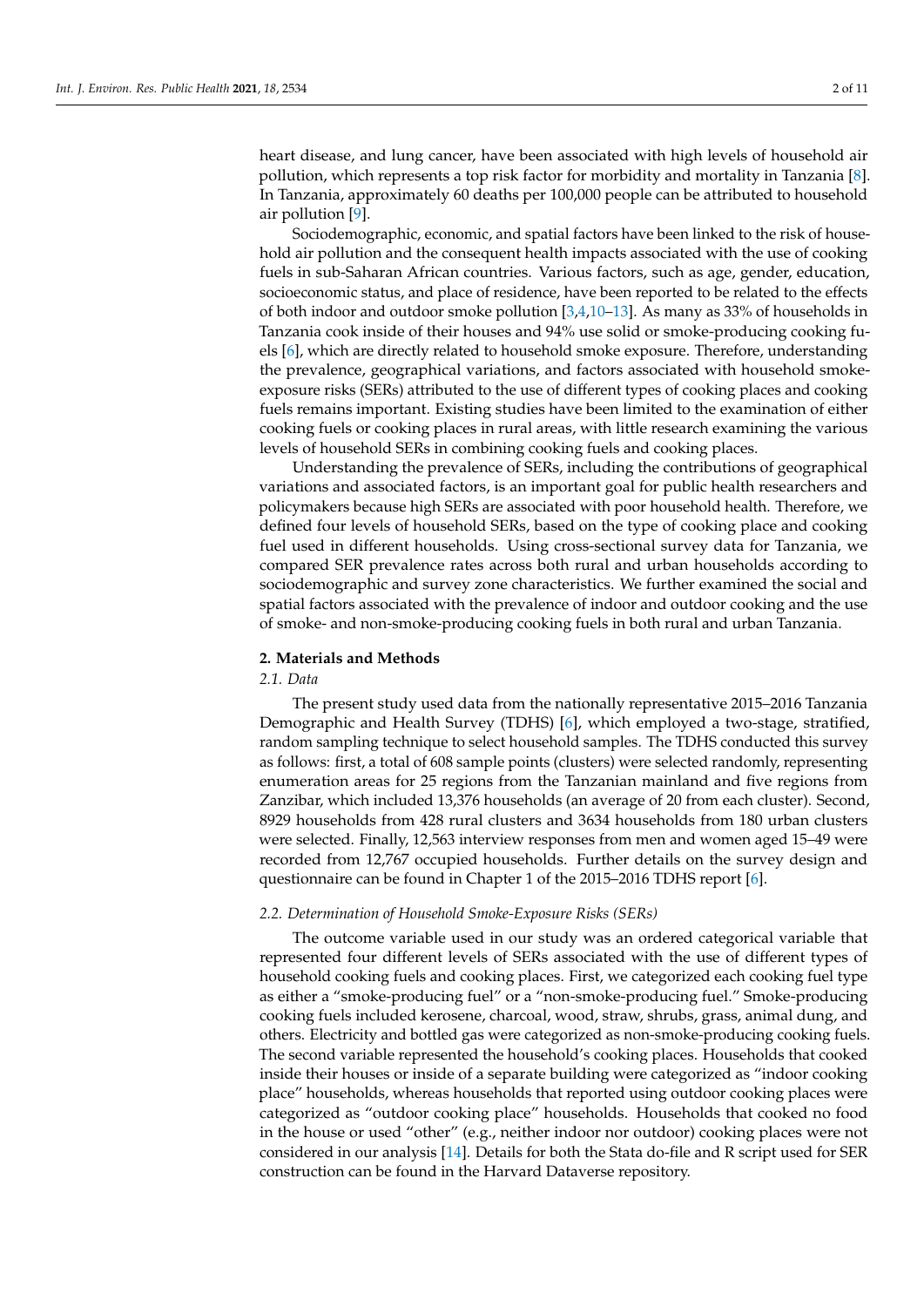The combination of the type of cooking fuel and location of the cooking place produced an ordinal variable for SER, which could be categorized into four levels of subjective risk: high (indoor cooking using smoke-producing fuels), medium (outdoor cooking using smoke-producing fuels), low (indoor cooking using non-smoke-producing fuels), and very low (outdoor cooking using non-smoke-producing fuels). These subjective risk levels of SER were assigned [\[6\]](#page-9-5) based on the knowledge that smoke-producing fuels are generally more dangerous to human health than non-smoke-producing fuels, and the assumption that the use of indoor cooking places is more harmful than the use of outdoor cooking places because of the increased potential for smoke exposure in an enclosed area.

#### <span id="page-2-0"></span>*2.3. Visualization of Household Smoke-Exposure Risks (SERs)*

We calculated the cluster-level prevalence of average household SERs in various rural and urban survey zones in Tanzania, which represented 428 and 180 clusters, respectively. The exact locations of the surveyed households were adjusted to maintain anonymity; therefore, the analyzed household data only represented zone and cluster numbers. We calculated the average household SER for each cluster, with each cluster consisting of 20–22 households.

The respective shape files were collected from <www.data.humdata.org> (accessed on 10 October 2019). Each cluster was denoted as a color-coded dot on the map, representing the different average SER levels of a cluster. Each dot represents the average SER value of the cluster, with each cluster representing the average SER of 20–22 included households. We used the following color scheme to indicate the average SER values: yellow, for SER  $\leq$  1; green, for  $1 <$  SER  $<$  2; and red, for SER  $\geq$  2. We visualized the average rural and urban household SERs using QGIS version 3.8.3 [\[15\]](#page-10-2).

#### *2.4. Predictor Variables*

We examined a set of categorical independent variables, such as the demographic characteristics of the household head, including gender and age, and the household's highest level of educational attainment, size, livelihood status (i.e., wealth index), and geographical location (i.e., survey zone), combined with the total household health expenditure data. Subsequently, we clarified the associations between these variables and the identified SER levels in the regression model.

Participants' responses regarding their current health expenditures were included in the analysis. The demographic data for household heads were categorized according to gender stratified by age as follows: 15–34 years, 35–54 years, 55–74 years, and 75–94 years. The household's highest level of educational attainment was defined as no education, incomplete primary, complete primary but incomplete secondary, complete secondary, and higher than secondary. Family size was grouped into four broad categories according to the number of household members: one member, two to five members, six to ten members, and eleven to 49 members. Each household's livelihood status was represented as one of five wealth quintiles: poorest, poor, medium, richer, and richest, according to Tanzania's wealth index category [\[16\]](#page-10-3). In general, the wealth index is considered to serve as a proxy for a household's livelihood status and is noncomparable to the wealth index values of other countries. Geographical characteristics were represented by the nine survey zones (i.e., Western, Northern, Central, Southern highlands, Southern, Southwest highlands, Lake, Eastern, and Zanzibar) and the two residence area types (i.e., rural and urban).

#### *2.5. Statistical Analysis*

Descriptive statistics of the outcome and predictor variables were calculated using the recommended sample weight, presented as unweighted numbers and weighted percentages. We then regressed the household SER onto each household's social and spatial characteristics. Given the association of different sociodemographic and economic characteristics with a household's selection of cooking places and fuels, we included previously reported predictor variables (i.e., health expenditures, gender of the household head, age of the household head, household's highest level of educational attainment, family size,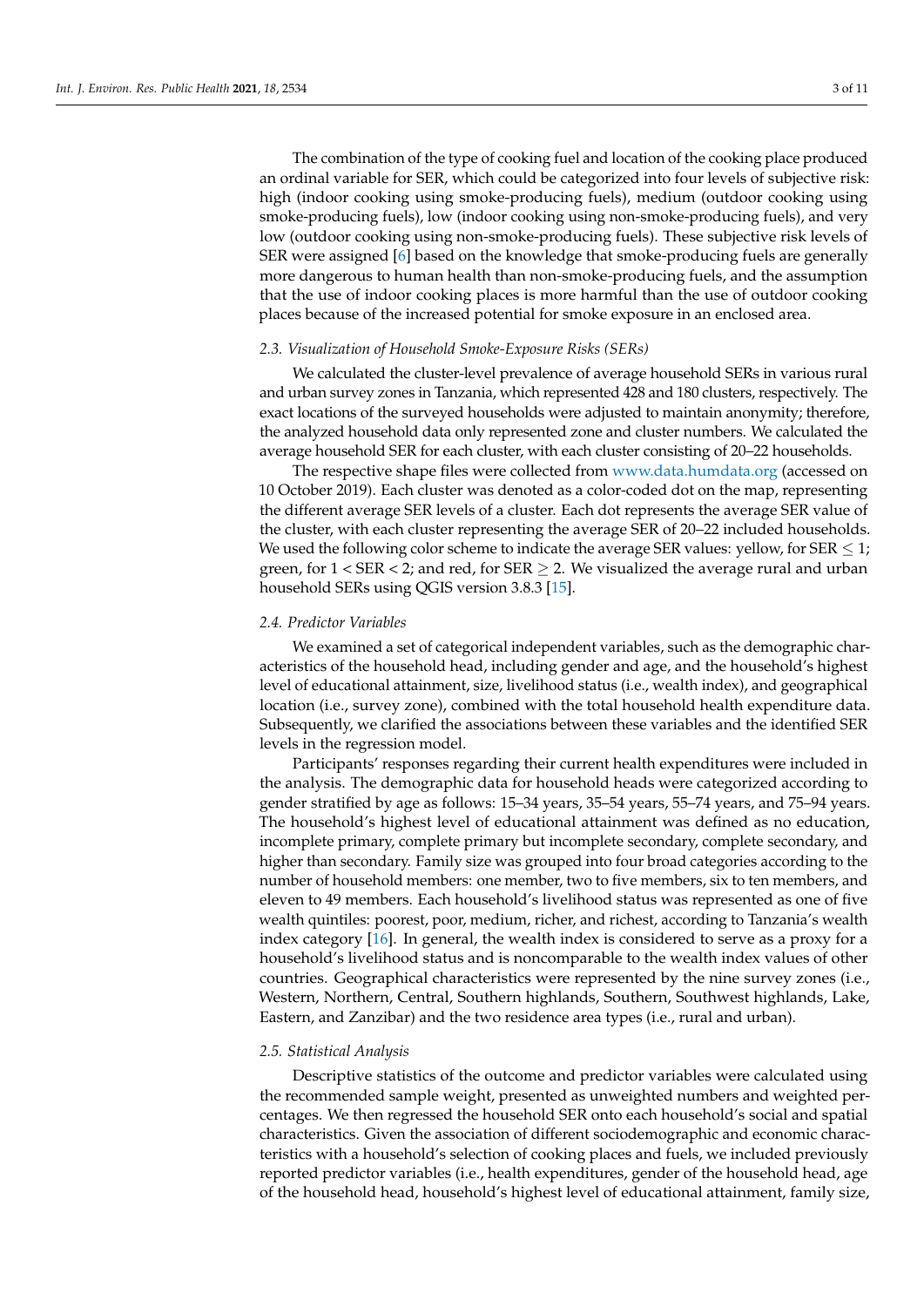wealth index, and survey zone). We also included a zone-level variable to predict the associations between SER and regional attributes. Ordered logistic regression models were used to estimate the odds ratios (ORs) and 95% confidence intervals (95% CIs) for the associations of various factors with household SER in Tanzania for the three models, including one model focused on combined rural and urban data to provide national-level associations and two models that separately focused on rural and urban characteristics. All descriptive and statistical analyses were performed in Stata version 16.1 [\[17\]](#page-10-4). The DHS Program of ICF International, Fairfax, VA, USA, approved the data access for the study. Institutional review board approval was not sought for this analysis because we used de-identified and publicly available 2015–2016 TDHS data for analyses.

#### **3. Results**

#### *3.1. Prevalence of Household Smoke-Exposure Risks (SERs)*

Among the 12,425 surveyed rural and urban households, 76.4% (95% CI: 74.56–78.12%) of households reported the regular practice of indoor cooking with smoke-producing cooking fuels, indicating a high overall SER among the present study sample (Table [1\)](#page-3-0). Medium- and low-SER households represented 20.2% (95% CI: 18.68–21.77%) and 3.3% (95% CI: 2.38–4.52%) of the total survey population, respectively. Only 0.1% (95% CI: 0.00–0.25%) of households reported cooking outside using non-smoke-producing fuels and were categorized as very low SER.

**Table 1.** Prevalence of household smoke-exposure risks (SERs) in Tanzania.

<span id="page-3-0"></span>

| <b>Cooking Practice</b> |                         | Level of            | <b>National</b>              | Rural                      | <b>Urban</b>               |  |
|-------------------------|-------------------------|---------------------|------------------------------|----------------------------|----------------------------|--|
| Cooking<br>Fuel         | Cooking<br><b>Place</b> | Household<br>$SER*$ | $(n = 12,425)$<br>% (95% CI) | $(n = 8870)$<br>% (95% CI) | $(n = 3555)$<br>% (95% CI) |  |
| Smoke-producing         | Indoor                  | High                | 76.4 (74.56–78.12)           | 84.3 (82.36–85.97)         | $60.1(56.62 - 63.55)$      |  |
| Smoke-producing         | Outdoor                 | Medium              | 20.2 (18.68–21.77)           | 15.1 (13.43-16.97)         | 30.6 (27.83-33.61)         |  |
| Non-smoke-producing     | Indoor                  | Low                 | $3.3(2.38 - 4.52)$           | $0.6(0.40-0.90)$           | $8.8(6.22 - 12.43)$        |  |
| Non-smoke-producing     | Outdoor                 | Very low            | $0.1(0.00-0.25)$             | $0.03(0.00-0.14)$          | $0.4(0.21 - 0.70)$         |  |

*n*: number of observations; CI: confidence interval \*. The level of smoke-exposure risk (SER) is a "subjective risk" based on the expected SER associated with the types of cooking fuels and cooking places used. All percentage (%) values are weighted. Households that used smoke-producing fuels were found to be more exposed to cooking smoke than those that used non-smoke-producing fuels. Similarly, exposure to cooking smoke was greater among households that cooked indoors than outdoors. Due to data unavailability on both cooking fuels and places, 138 household were excluded from the primary data  $(n = 12,563)$ .

# *3.2. Geographical Variations in Household Smoke-Exposure Risks (SERs)*

We also identified geographical variations in household SER prevalence. High-SER households were more prevalent in rural areas (84.3%) than in urban areas (60.1%). Meanwhile, medium- and low-SER households were more prevalent in urban areas (30.6% and 8.8%, respectively) than in rural areas (15.1% and 0.6%). Figure [1](#page-4-0) depicts the rural–urban heterogeneity in the prevalence of different household SER levels. Although the patterns of variation in SER prevalence rates across zones were more or less similar between rural and urban areas, both rural and urban areas located in the Central zone included high-SER households. Zanzibar showed relatively little variation between rural and urban households. Differences were more pronounced in other survey zones. Differences in the prevalence of medium, low, and very low SERs between rural and urban areas were generally very low and sometimes indistinct. The sociodemographic, economic, and spatial characteristics of the surveyed households are presented in Table [2.](#page-5-0)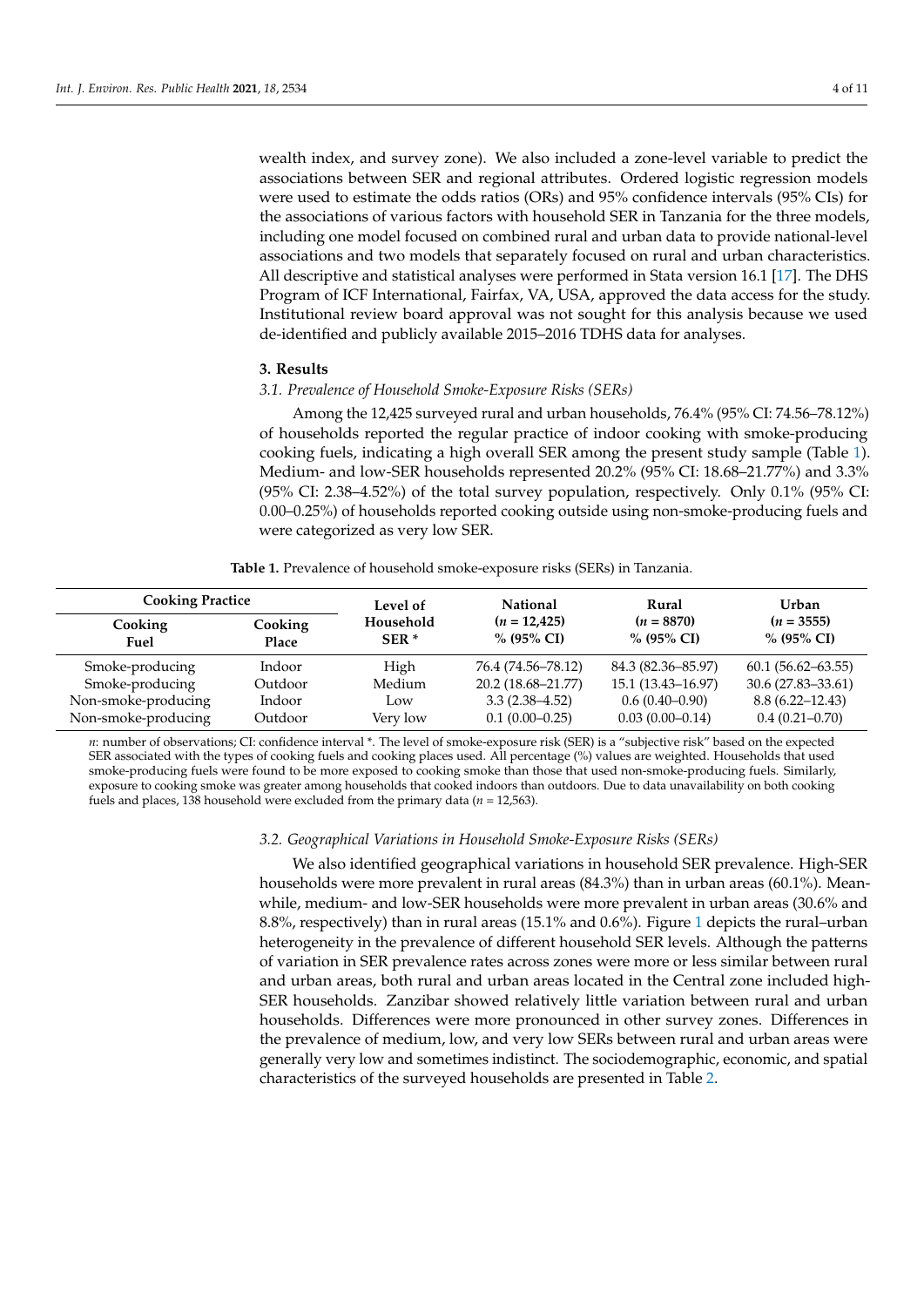<span id="page-4-0"></span>

**Rural Urban**

Figure 1. Cluster-level prevalence of average household smoke-exposure risk by survey zone in Tanzania. Each dot resents the average household smoke-exposure Risk (SER) value of the cluster, with each cluster representing the average SER of 20–22 included households. Please refer to the Sections 2.2. and 2.3. for details. represents the average household smoke-exposure Risk (SER) value of the cluster, with each cluster representing the average SER of 20–22 included households. Please refer to the Sections [2.2](#page-1-0) and [2.3.](#page-2-0) for details.

**Table 2.** Sociodemographic and economic characteristics by zone and household smoke-exposure risk (SER) categories in Tanzania.

|                      | Area *               |                 |                 | SER +       |               |                       |                                  |
|----------------------|----------------------|-----------------|-----------------|-------------|---------------|-----------------------|----------------------------------|
| Variable             | National ‡<br>(n, %) | Rural<br>(n, %) | Urban<br>(n, %) | High<br>(%) | Medium<br>(%) | Low<br>$\binom{0}{0}$ | <b>Very Low</b><br>$\frac{6}{2}$ |
| Gender of HH head    |                      |                 |                 |             |               |                       |                                  |
| Male                 | 9500 (75.6)          | 6785 (76.0)     | 2715 (74.7)     | 77.1        | 19.5          | 3.3                   | 0.1                              |
| Female               | 3063 (24.4)          | 2144 (24.0)     | 919(25.3)       | 74.3        | 22.2          | 3.4                   | 0.2                              |
| Age group of HH head |                      |                 |                 |             |               |                       |                                  |
| $15 - 34$ years      | 3399 (27.1)          | 2177 (24.4)     | 1222 (33.7)     | 70.1        | 24.9          | 4.6                   | 0.4                              |
| 35-54 years          | 5637 (45.0)          | 3988 (44.7)     | 1649 (45.4)     | 76.5        | 20.3          | 3.2                   | 0.1                              |
| $55 - 74$ years      | 2856 (22.8)          | 2183 (24.5)     | 673 (18.5)      | 81.7        | 15.6          | 2.6                   | 0.1                              |
| 75-94 years          | 652(5.2)             | 565(6.3)        | 87(2.4)         | 86.4        | 13.4          | 0.3                   | 0.0                              |
| Education            |                      |                 |                 |             |               |                       |                                  |
| No education         | 594 (4.7)            | 525(5.9)        | 69(1.9)         | 82.5        | 17.5          | 0.0                   | 0.0                              |
| Incomplete primary   | 1564 (12.5)          | 1337(15.0)      | 227(6.3)        | 82.7        | 17.1          | 0.2                   | 0.0                              |
| Complete primary     | 5448 (43.4)          | 4279 (47.9)     | 1169 (32.2)     | 79.3        | 20.0          | 0.7                   | 0.1                              |
| Incomplete secondary | 1917 (15.3)          | 1331 (14.9)     | 586 (16.1)      | 76.1        | 22.6          | 1.2                   | 0.1                              |
| Complete secondary   | 2594 (20.7)          | 1346 (15.1)     | 1248 (34.3)     | 69.3        | 22.8          | 7.5                   | 0.4                              |
| Higher               | 446 (3.6)            | 111(1.2)        | 335(9.2)        | 51.0        | 14.6          | 33.4                  | 1.0                              |
| Family size          |                      |                 |                 |             |               |                       |                                  |
| 1 member             | 1029(8.2)            | 596 (6.7)       | 433 (11.9)      | 66.8        | 25.6          | 7.3                   | 0.3                              |
| 2–5 members          | 6633 (52.8)          | 4594 (51.5)     | 2039 (56.1)     | 74.8        | 21.4          | 3.6                   | 0.2                              |
| 6-10 members         | 4276 (34.0)          | 3236 (36.2)     | 1040 (28.6)     | 80.4        | 17.4          | 2.1                   | 0.1                              |
| 11–49 members        | 625(5.0)             | 503 (5.6)       | 122(3.4)        | 83.4        | 15.8          | 0.9                   | 0.0                              |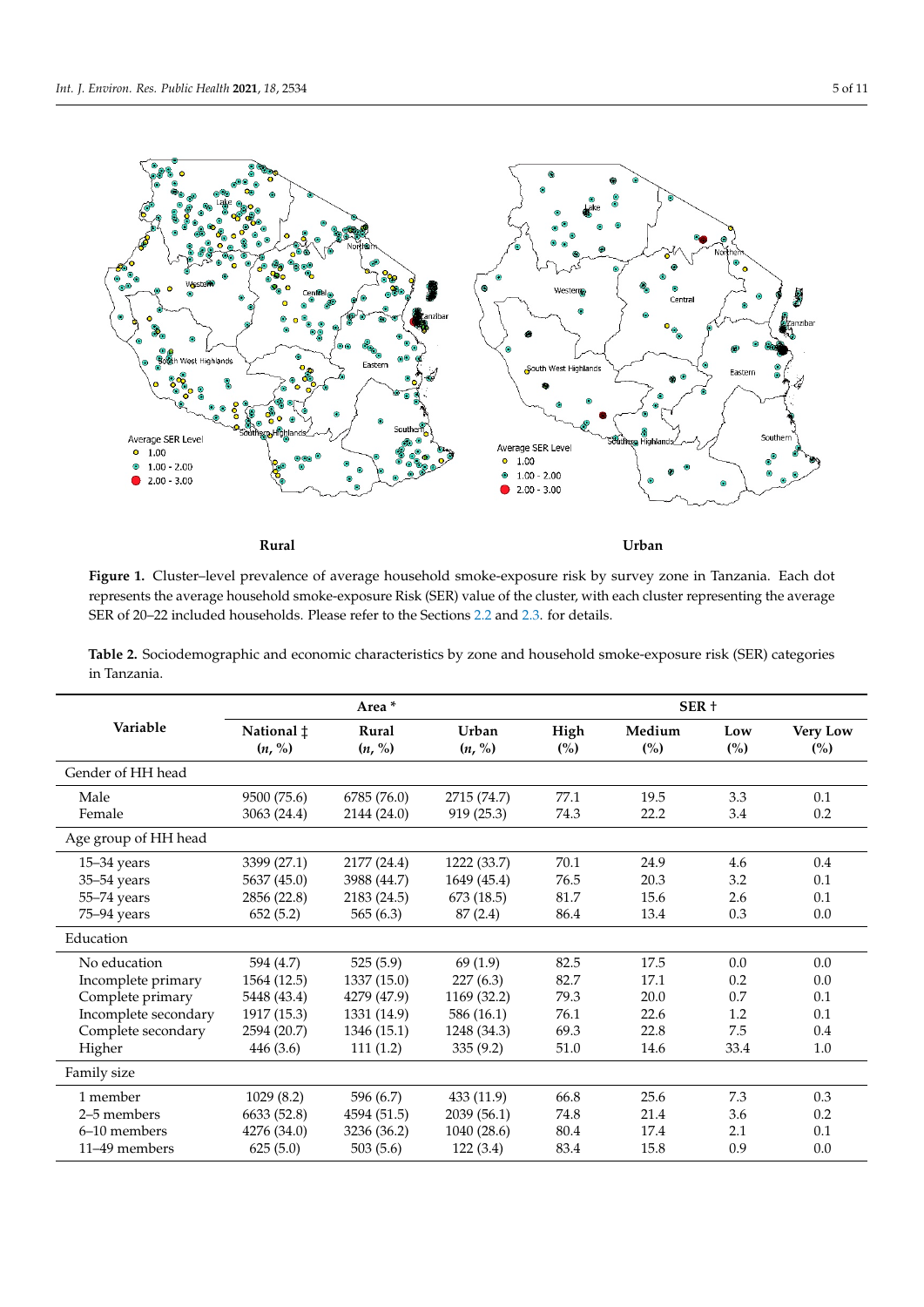<span id="page-5-0"></span>

|                     | Area *                        |                 |                 | SER +                  |                          |                       |                        |
|---------------------|-------------------------------|-----------------|-----------------|------------------------|--------------------------|-----------------------|------------------------|
| Variable            | National $\ddagger$<br>(n, %) | Rural<br>(n, %) | Urban<br>(n, %) | High<br>$\binom{0}{0}$ | Medium<br>$\binom{0}{0}$ | Low<br>$\binom{0}{0}$ | <b>Very Low</b><br>(%) |
| Wealth index        |                               |                 |                 |                        |                          |                       |                        |
| Poorest             | 1992 (15.9)                   | 1856 (20.8)     | 136(3.7)        | 87.1                   | 12.9                     | 0.0                   | 0.0                    |
| Poor                | 2288 (18.2)                   | 2207 (24.7)     | 81(2.2)         | 85.2                   | 14.8                     | 0.0                   | 0.0                    |
| Middle              | 2560 (20.4)                   | 2332 (26.1)     | 228 (6.3)       | 81.5                   | 18.5                     | 0.0                   | 0.0                    |
| Richer              | 2973 (23.7)                   | 1896 (21.2)     | 1077 (29.6)     | 75.7                   | 23.7                     | 0.6                   | 0.0                    |
| Richest             | 2750 (21.9)                   | 638 (7.2)       | 2112 (58.1)     | 57.0                   | 28.5                     | 14.0                  | 0.6                    |
| Survey zone         |                               |                 |                 |                        |                          |                       |                        |
| Western             | 858 (6.8)                     | 668 (7.5)       | 190(5.2)        | 84.9                   | 14.1                     | 0.9                   | 0.1                    |
| Northern            | 1293 (10.3)                   | 917 (10.3)      | 376 (10.4)      | 76.9                   | 16.4                     | 6.4                   | 0.3                    |
| Central             | 1284 (10.2)                   | 1036 (11.6)     | 248 (6.8)       | 88.0                   | 11.4                     | 0.7                   | 0.0                    |
| Southern highlands  | 1255(10.0)                    | 911 (10.2)      | 344 (9.5)       | 85.0                   | 13.3                     | 1.6                   | 0.1                    |
| Southern            | 833 (6.6)                     | 632(7.1)        | 201(5.5)        | 73.9                   | 24.9                     | 1.2                   | 0.0                    |
| Southwest highlands | 1247 (9.9)                    | 867 (9.7)       | 380 (10.5)      | 85.2                   | 12.8                     | 2.0                   | 0.0                    |
| Lake                | 2555(20.3)                    | 1984 (22.2)     | 571 (15.7)      | 76.1                   | 22.7                     | 1.1                   | 0.2                    |
| Eastern             | 1483 (11.8)                   | 528 (5.9)       | 955(26.3)       | 56.5                   | 34.2                     | 9.2                   | 0.3                    |
| Zanzibar            | 1755 (14.0)                   | 1386 (15.5)     | 369 (10.2)      | 79.0                   | 17.1                     | 3.6                   | 0.4                    |
| Health expenditure  |                               |                 |                 |                        |                          |                       |                        |
| No                  | 10,612 (84.5)                 | 7606 (85.2)     | 3006 (82.7)     | 76.8                   | 19.9                     | 3.1                   | 0.1                    |
| Yes                 | 1951 (15.5)                   | 1323 (14.8)     | 628 (17.3)      | 73.9                   | 21.6                     | 4.3                   | 0.3                    |

**Table 2.** *Cont*.

*n*: number of observations; CI: confidence interval; HH: household. \* Includes unweighted observations (*n*) and respective percentage (%) values. † Includes weighted percentage (%) values. ‡ Includes both rural and urban household data.

#### *3.3. Factors Associated with Household Smoke-Exposure Risks (SERs)*

According to the regression analyses, we found that families with a female household head, higher levels of educational attainment, higher livelihood status (i.e., higher wealth quintile), and living in the Eastern zone were positively associated with the very low SER category at the national level (Table [3\)](#page-6-0). The associations and magnitudes of the estimates calculated for the individual rural and urban household models were similar to those estimated using the combined household model, although the levels of significance varied. The likelihood of a female-headed household being categorized as very low SER was significantly higher compared with male-headed households (OR: 1.3, 95% CI: 1.14–1.48). Among urban households, this relation (OR: 1.4, 95% CI: 1.14–1.66) was also significant, whereas for rural households, the results were insignificant. Especially for urban areas, households with higher levels of educational attainment (OR: 3.4, 95% CI: 1.93–5.87) were more likely to be categorized as very low SER households than households with no educational attainment. Households categorized as middle (OR: 1.4, 95% CI: 1.07–1.82), richer (OR: 1.7, 95% CI: 1.28–2.18), and richest (OR: 3.3, 95% CI: 2.51–4.43) in terms of the wealth index were associated with high odds of being classified as low SER households, compared with the remaining wealth index categories combined. However, the distinction between rural and urban households was not significant for this variable. Households in the Eastern zone were associated with high odds of classification as very low SER households compared with those in the Western zone, regardless of the model used.

We also found that older household heads and larger family sizes were negatively associated with being classified as a very low SER household. Households headed by individuals aged 35 to 94 years had the lowest odds of being classified as very low SER households, according to results obtained using both the rural and urban models. In general, the odds of being classified as a very low SER household compared with all other SER categories were 0.8-fold (95% CI: 0.70–0.91) lower among households with heads aged 35 to 54 years, 0.6-fold (95% CI: 0.50–0.72) lower among households with heads aged 55 to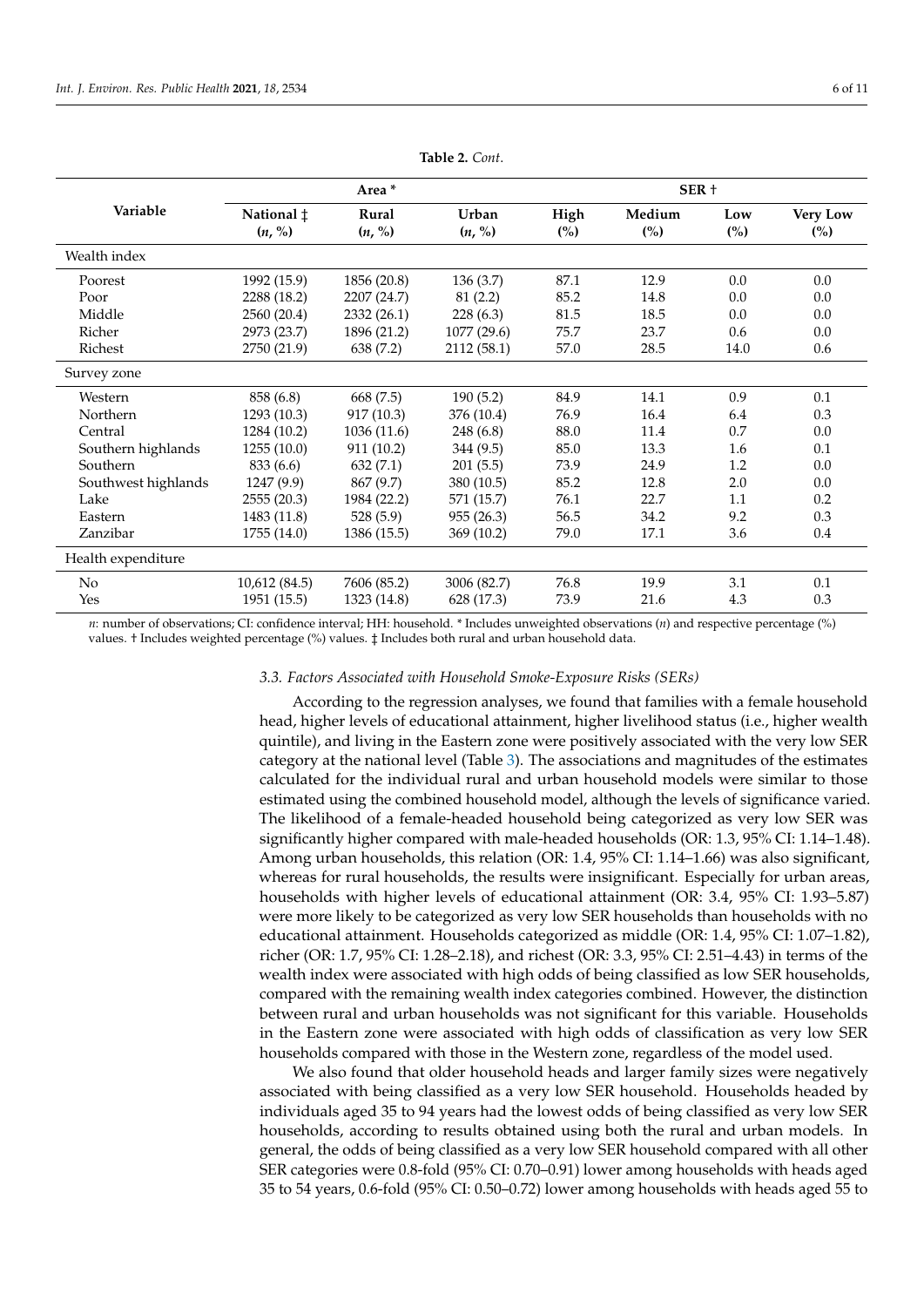74 years, and 0.5-fold (95% CI: 0.38–0.71) lower among households with heads aged 75 to 94 years, compared with households with heads aged 15 to 34 years.

<span id="page-6-0"></span>

| Variable             | National*<br>$(n = 12,406)$ |           | Rural<br>$(n = 8854)$ |           | Urban<br>$(n = 3552)$ |           |
|----------------------|-----------------------------|-----------|-----------------------|-----------|-----------------------|-----------|
|                      | OR (95% CI)                 | $p$ Value | OR (95% CI)           | $p$ Value | OR (95% CI)           | $p$ Value |
| Gender of HH head    |                             |           |                       |           |                       |           |
| Male                 | $1.0$ (Ref)                 |           | $1.0$ (Ref)           |           | $1.0$ (Ref)           |           |
| Female               | $1.3(1.14 - 1.48)$          | 0.000     | $1.1(0.95-1.36)$      | 0.169     | $1.4(1.14 - 1.66)$    | 0.001     |
| Age group of HH head |                             |           |                       |           |                       |           |
| $15 - 34$ years      | $1.0$ (Ref)                 |           | $1.0$ (Ref)           |           | $1.0$ (Ref)           |           |
| 35-54 years          | $0.8(0.70 - 0.92)$          | 0.002     | $0.7(0.63 - 0.89)$    | 0.001     | $0.9(0.73 - 1.08)$    | 0.224     |
| 55-74 years          | $0.6(0.50-0.72)$            | 0.000     | $0.6(0.49 - 0.74)$    | 0.000     | $0.6(0.45 - 0.83)$    | 0.002     |
| 75-94 years          | $0.5(0.38 - 0.71)$          | 0.000     | $0.6(0.39 - 0.81)$    | 0.002     | $0.4(0.21 - 0.80)$    | 0.009     |
| Education            |                             |           |                       |           |                       |           |
| No education         | $1.0$ (Ref)                 |           | $1.0$ (Ref)           |           | $1.0$ (Ref)           |           |
| Incomplete primary   | $1.1(0.77-1.44)$            | 0.754     | $1.0(0.69 - 1.43)$    | 0.966     | $1.5(0.74 - 2.91)$    | 0.268     |
| Complete primary     | $1.1(0.79-1.46)$            | 0.669     | $1.1(0.74 - 1.53)$    | 0.725     | $1.4(0.72 - 2.57)$    | 0.339     |
| Incomplete secondary | $1.1(0.75-1.53)$            | 0.702     | $1.0(0.62 - 1.51)$    | 0.871     | $1.5(0.76 - 3.01)$    | 0.242     |
| Complete secondary   | $1.2(0.84 - 1.71)$          | 0.309     | $1(0.64 - 1.43)$      | 0.822     | $1.8(0.91 - 3.64)$    | 0.090     |
| Higher               | $3.4(1.93 - 5.87)$          | 0.000     | $1.2(0.58 - 2.37)$    | 0.662     | $5.8(2.69 - 12.72)$   | 0.000     |
| Family size          |                             |           |                       |           |                       |           |
| 1 member             | $1.0$ (Ref)                 |           | $1.0$ (Ref)           |           | $1.0$ (Ref)           |           |
| 2-5 members          | $0.7(0.56 - 0.83)$          | 0.000     | $0.7(0.52 - 0.91)$    | 0.009     | $0.7(0.52 - 0.91)$    | 0.009     |
| 6-10 members         | $0.6(0.44 - 0.69)$          | 0.000     | $0.6(0.47-0.88)$      | 0.006     | $0.5(0.34 - 0.67)$    | 0.000     |
| 11-49 members        | $0.5(0.34 - 0.67)$          | 0.000     | $0.4(0.29 - 0.68)$    | 0.000     | $0.6(0.35-1.06)$      | 0.081     |
| Wealth index         |                             |           |                       |           |                       |           |
| Poorest              | $1.0$ (Ref)                 |           | $1.0$ (Ref)           |           | $1.0$ (Ref)           |           |
| Poor                 | $1.1(0.82 - 1.37)$          | 0.670     | $1.1(0.83 - 1.42)$    | 0.532     | $0.8(0.25 - 2.82)$    | 0.766     |
| Middle               | $1.4(1.07-1.82)$            | 0.014     | $1.3(0.95 - 1.70)$    | 0.106     | $2.5(1.16 - 5.35)$    | 0.020     |
| Richer               | $1.7(1.28 - 2.18)$          | 0.000     | $1.2(0.89 - 1.70)$    | 0.209     | $1.8(0.89 - 3.49)$    | 0.105     |
| Richest              | $3.3(2.51 - 4.43)$          | 0.000     | $3.4(2.28 - 5.15)$    | 0.000     | $2.4(1.20 - 4.89)$    | 0.014     |
| Survey zone          |                             |           |                       |           |                       |           |
| Western              | $1.0$ (Ref)                 |           | $1.0$ (Ref)           |           | $1.0$ (Ref)           |           |
| Northern             | $1.3(0.83 - 1.94)$          | 0.276     | $1.4(0.78 - 2.35)$    | 0.277     | $1.2(0.66 - 2.12)$    | 0.565     |
| Central              | $0.8(0.50-1.17)$            | 0.213     | $1.0(0.55-1.69)$      | 0.891     | $0.5(0.30 - 0.84)$    | 0.009     |
| Southern highlands   | $0.7(0.48 - 1.15)$          | 0.177     | $1.0(0.51 - 1.84)$    | 0.926     | $0.5(0.33 - 0.78)$    | 0.002     |
| Southern             | $1.8(1.17-2.85)$            | 0.008     | $1.7(0.91 - 3.09)$    | 0.099     | $2.0(1.33 - 3.04)$    | 0.001     |
| Southwest highlands  | $0.8(0.48 - 1.30)$          | 0.343     | $1.0(0.49 - 1.96)$    | 0.951     | $0.5(0.27-0.93)$      | 0.030     |
| Lake                 | $1.6(1.12 - 2.35)$          | 0.010     | $1.7(1.05-2.85)$      | 0.032     | $1.5(0.98 - 2.19)$    | 0.060     |
| Eastern              | $2.5(1.69-3.64)$            | 0.000     | $3.6(2.06 - 6.27)$    | 0.000     | $1.6(1.05-2.36)$      | 0.029     |
| Zanzibar             | $0.9(0.58 - 1.38)$          | 0.612     | $1.5(0.84 - 2.62)$    | 0.174     | $0.5(0.25-0.95)$      | 0.035     |
| Health expenditure   |                             |           |                       |           |                       |           |
| No.                  | $1.0$ (Ref)                 |           | $1.0$ (Ref)           |           | $1.0$ (Ref)           |           |
| Yes                  | $1.1(0.95-1.33)$            | 0.159     | $1.0(0.78 - 1.24)$    | 0.897     | $1.3(0.99 - 1.59)$    | 0.056     |

**Table 3.** Social and spatial predictors of household smoke-exposure risks (SERs) in Tanzania.

*n*: number of observations; OR: odds ratio; CI: confidence interval; *p* value: probability value; HH: household; Ref: reference category. \* Includes both rural and urban household data.

> Similarly, households with more family members had lower odds of being categorized as a very low SER household. Overall, the odds of being categorized as a very low SER household compared against all other SER categories were 0.7-fold (95% CI: 0.56–0.83) lower among households with two to five members, 0.6-fold (95% CI: 0.44–0.69) lower among households with six to 10 members, and 0.5-fold (95% CI: 0.34–0.67) lower among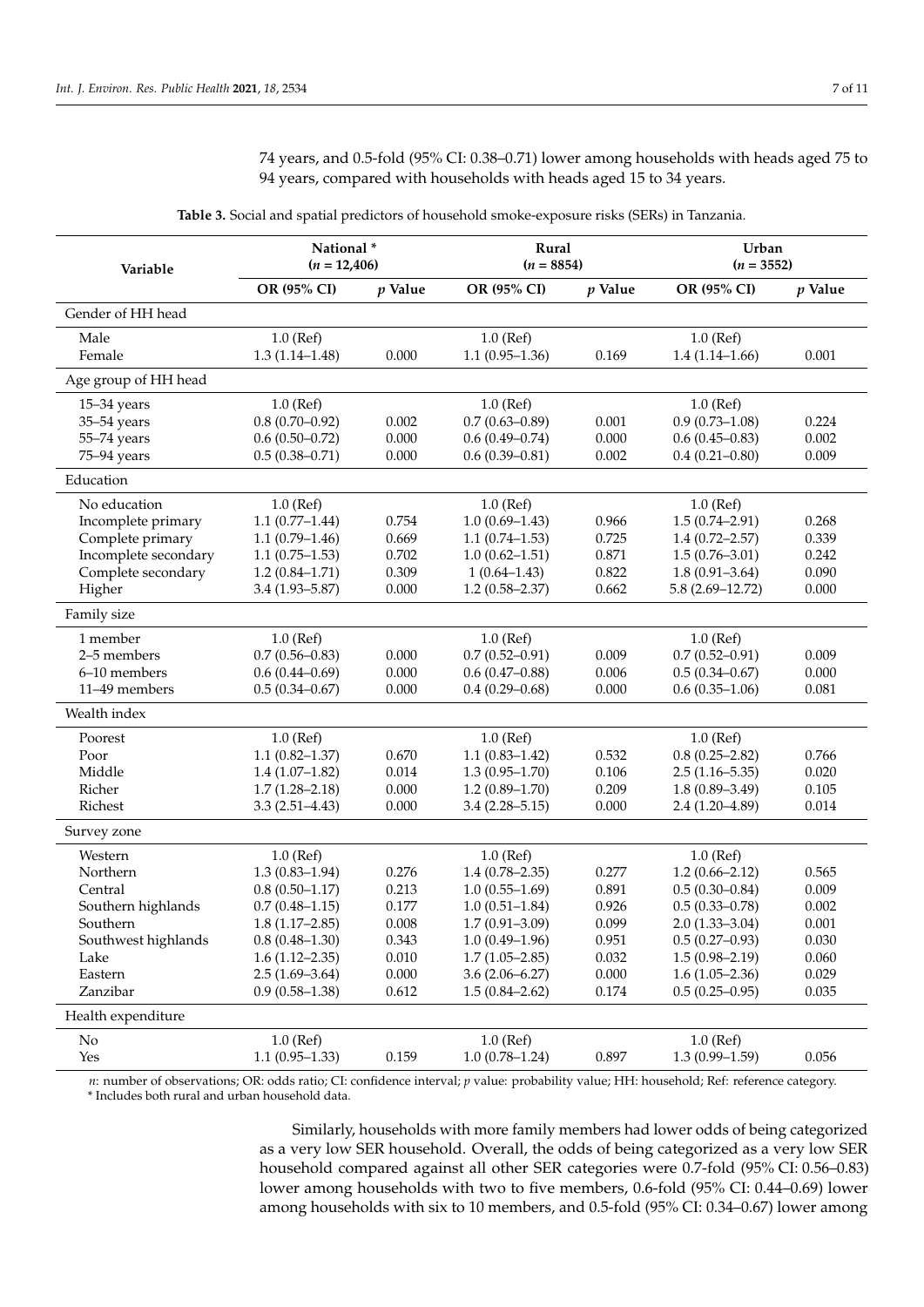households with 11 to 49 members, compared with single-member households. The estimated results for both the rural and urban models were similar to those for the nationallevel model, except for the level of significance.

We observed no associations between health expenditures and SER categorization in any of the three models examined. In most cases, the survey area and SER category showed no association with respect to the national, rural, or urban levels, except for the Eastern zone (Table [3\)](#page-6-0). Similarly, no associations were observed between educational attainment and SER in rural/urban areas, especially for the first four categories of educational attainment (i.e., incomplete primary, complete primary, incomplete secondary, and complete secondary).

# **4. Discussion**

To the best of our knowledge, this work is the first country-level study to assign different levels of household SER based on household use of indoor and outdoor cooking places and smoke-producing and non-smoke-producing cooking fuels using cross-sectional survey data. Our study found that a high percentage of households in Tanzania could be categorized as high SER households that practiced indoor cooking with smoke-producing cooking fuels. Overall, households headed by females, with higher levels of educational attainment, higher livelihood status, and living in the Eastern zone were associated with higher probabilities of being very low SER households. In contrast, having older household heads and larger family sizes were associated with low probabilities of being very low SER households. In most cases, the estimated relations modeled for rural and urban households were similar to those modeled at the national level.

In the present study, almost three-quarters of Tanzanian households were categorized as being high SER because of the use of indoor cooking practices with smoke-producing fuels, and the prevalence of these households was higher in rural than in urban areas. The primary sources of cooking fuel in Tanzania are smoke-producing and unclean biomass fuels [\[4\]](#page-9-3), which are also commonly used in other sub-Saharan African countries [\[18\]](#page-10-5). Clean fuel, such as bottled gas, is often unavailable or costly; therefore, households typically choose to use cheap, readily available fuel sources, such as wood, for daily cooking [\[19\]](#page-10-6). In addition, 45% of Tanzanian households cooked in a separate space, whereas 45% of households continued to use their homes as cooking places. These rates were expected because 49.1% of the total population of Tanzania lives below the poverty line. Convincing these households to establish separate cooking places or adopt clean fuels, such as bottled gas, would, therefore, be extremely challenging [\[20\]](#page-10-7). Instead, promoting open-air cooking practices, under an overhang and without enclosed walls, when using wood or charcoal fuels represents a more feasible option that can be promoted to reduce the SER levels in households in many rural areas, although other feasible options (e.g., bioethanol) should continue to be explored. Thus, the limited availability and high costs of clean fuels likely influence the adoption of cooking practices that utilize smoke-producing fuels, increasing household SER.

The use of traditional but inefficient cooking stoves also contributes to household air pollution [\[21\]](#page-10-8). Seasonality can also affect adopted cooking methods. For example, outdoor cooking may be impossible during rainy or cold seasons [\[22–](#page-10-9)[24\]](#page-10-10). In these cases, indoor cooking might be made less risky through the introduction of proper ventilation, which can have important implications for the reduction of household SER. Prospective research examining indoor and outdoor SERs could shed light on seasonal cooking practices, including the geographical availability of clean fuels. Cluster-level data on clean fuel availability and proximity to the nearest shops will be important to elucidate area-based cooking fuel availability and access.

Education is important for the adoption of cleaner, non-smoke-producing cooking fuels, as well as safe cooking practices. In most cases, education generates awareness regarding the potential negative health impacts of indoor smoke on overall household health [\[19,](#page-10-6)[25\]](#page-10-11). In our study, we observed that households with a higher level of educational attainment were more likely to be very low SER households, indicating that households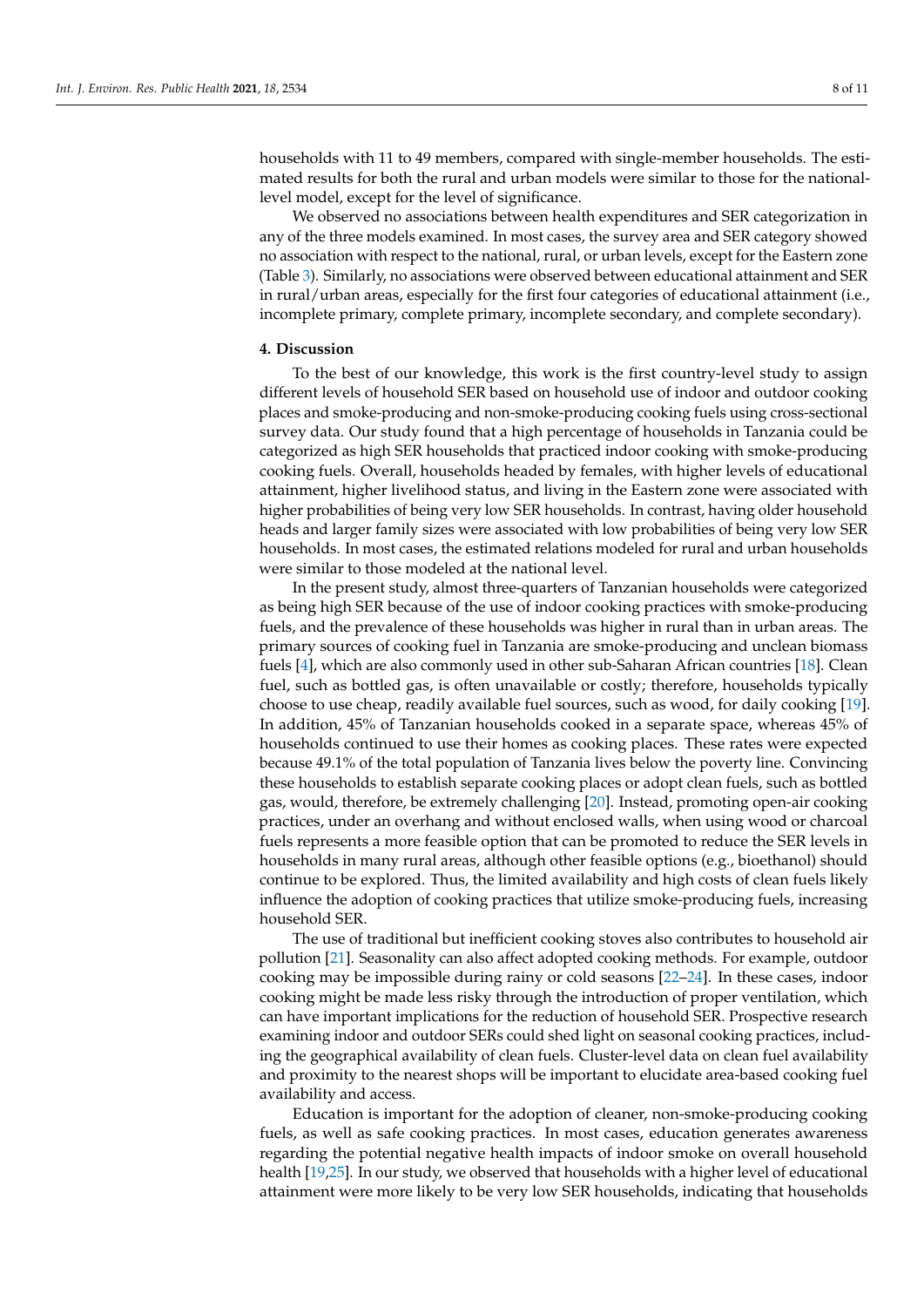with high educational attainment levels were more likely to practice outdoor cooking using cleaner cooking fuels [\[26\]](#page-10-12). Awareness programs and short-term health education intervention initiatives might represent a policy option in Tanzania for reducing risky cooking practices and minimizing SER levels; safe cooking practices, including the use of properly ventilated cooking places and clean fuels, should be promoted [\[27\]](#page-10-13).

We observed geographical variations in SER levels. Most of the zones surveyed had a high prevalence of high SER households. However, households in the Eastern zone were more often categorized as low-risk households. In the Eastern zone, 34.5% of households reported cooking outdoors, and 9.4% of households used non-smoke-producing fuels. The geographical disparities observed for outdoor cooking using non-smoke-producing fuels were also associated with variations in economic levels. We found that nearly 53.3% of the households in the Eastern zone were categorized in the richest household category. As previously mentioned, the use of clean fuel depends on the access to and availability of clean fuels, which may contribute to the high percentage of households that used nonsmoke-producing fuels in this area. The high percentage of outdoor cooking practices in this zone was also associated with a low prevalence of low household SER.

Joint public–private initiatives, such as the "Clean Air Initiative of Sub-Saharan Africa", "Promoting Bio-Ethanol as a Clean Alternative Fuel for Cooking in Tanzania", and "Clean Cookstoves and Fuels Alliance of Tanzania", are important for Tanzania's national progress [\[28\]](#page-10-14). However, the risks and burdens of household smoke exposure and associated public health issues related to high levels of air pollution can be reduced through the gradual transition to efficient cooking stoves, particularly in areas characterized by low accessibility and low availability of non-smoke-producing fuels. The increased adoption of clean fuels can also be promoted through regionally prioritized multisectoral (e.g., public health, energy, and environment) development programs [\[21,](#page-10-8)[29\]](#page-10-15). Common market and non-market barriers to clean fuel use (e.g., financing and marketing of clean fuel-related infrastructures, public awareness, and willingness to use clean fuel) must be addressed through public–private partnerships to improve adoption [\[30\]](#page-10-16).

This study has several limitations. First, the survey only recorded primary cooking fuel use and location; therefore, households that used secondary cooking fuels and locations were not identified or considered in our study. The use of multiple cooking fuels and places might affect SER levels, and weighted categorization could represent a potential method for addressing this issue. Second, due to data limitations, we could not identify the degree of smoke exposure, which could also be associated with the time spent performing cooking activities. Seasonality (e.g., rainy and dry seasons), weather (e.g., windy day or night), and the availability of cooking fuels during different seasons could also represent combined factors that influence household SER. Collecting related data reflecting these events is essential for pursuing better-informed policy and decision-making related to promoting healthy cooking practices. Third, indoor smoking could be a potential contributor and might be a confounder of both high and low levels of smoke exposure risk, as this could produce smoke inside the home (please refer to Section [2.3](#page-2-0) of 2015–16 TDHS) [\[6\]](#page-9-5). Finally, assessing the causal relations between the outcome and predictor variables was not possible because we used cross-sectional survey data. Multi-year cross-sectional data are required to identify any causal relations between SER and possible predictor variables. Future studies will also benefit from gathering additional details on cooking practices, such as the time spent on cooking, number of persons directly involved in cooking, and use of different cooking fuels simultaneously, to assess the degree of SER more thoroughly. It is also important to collect the data of toxic concentrates and fine particulate matter produced from cooking fuels to quantify and understand their likely impact on health outcomes.

## **5. Conclusions**

A high percentage of households in Tanzania were categorized as high SER households that practiced indoor cooking with smoke-producing cooking fuels. High-level SER, which is a major public health concern in Tanzania, was more prevalent in the Central, Southern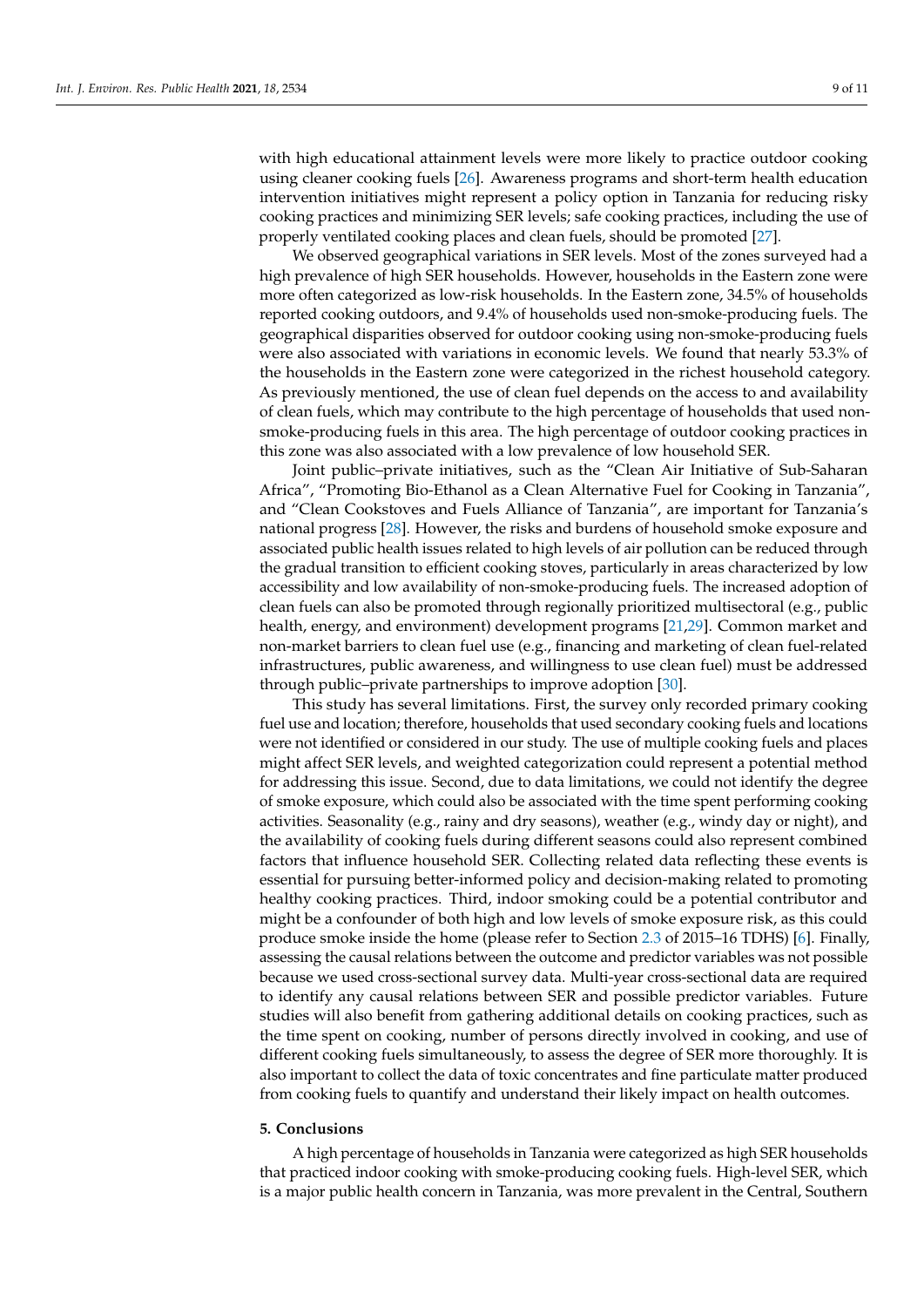highland, and Southwest highland zones. The simultaneous adoption of improved cooking stoves and clean fuels is recommended to minimize the adverse effects attributed to household SER. Future program interventions that target these issues should consider both regional and sociodemographic factors that affect household smoke-exposure risk.

**Author Contributions:** Conceptualization, M.G.A.; methodology, M.G.A.; formal analysis, M.G.A.; data curation, M.G.A., and F.T.; writing—original draft preparation, M.G.A.; writing—review and editing, M.G.A., F.T., and N.S.; visualization, M.G.A. and N.S. All authors have read and agreed to the published version of the manuscript.

**Funding:** This research received no specific funding.

**Institutional Review Board Statement:** Intuitional review board approval was not sought for this study because we used de-identified and publicly available 2015–16 TDHS data for analyses. DHS Program of ICF International, Fairfax, VA, USA approved data access for the study. Informed consent was obtained from each respondent by the interviewers during the initial surveys. Details ethical standards and data collection procedures and review documentations can be found at <https://dhsprogram.com> (accessed on 9 October 2019).

**Informed Consent Statement:** Not applicable.

**Data Availability Statement:** Request for publicly available 2015–16 TDHS data should be made at the DHS Program website [\(https://dhsprogram.com/data/\)](https://dhsprogram.com/data/) (accessed on 9 October 2019). Details on Stata Do-file and R script regarding SER construction are available in the Harvard Dataverse repository [\(https://dataverse.harvard.edu/dataset.xhtml?persistentId=doi:10.7910/DVN/5J4YZZ\)](https://dataverse.harvard.edu/dataset.xhtml?persistentId=doi:10.7910/DVN/5J4YZZ) (accessed on 18 March 2020).

**Acknowledgments:** We thank DHS Program of ICF International, Fairfax, VA, USA for authorizing 2015–16 TDHS data for the study. We would like to thank the participants of the 11th Annual CUGH Global Health Conference, and APHA's 2020 Virtual Annual Meeting and Expo for their helpful comments and suggestions. MGA would like to thank S. Fraiberger (World Bank), D. Twidwell (UNL), D. Uden (UNL), and K. Bartolomeos (WHO), and acknowledges support from a postdoctoral travel grant from the University of Nebraska–Lincoln (UNL).

**Conflicts of Interest:** The authors declare no conflict of interest.

# **References**

- <span id="page-9-0"></span>1. WHO. Household Air Pollution. Available online: <https://www.who.int/airpollution/household/en/> (accessed on 10 September 2020).
- <span id="page-9-1"></span>2. Amegah, A.; Jaakkola, J. Household air pollution and the sustainable development goals. *Bull. World Health Organ.* **2016**, *94*, 215–221. [\[CrossRef\]](http://doi.org/10.2471/BLT.15.155812)
- <span id="page-9-2"></span>3. Sumpter, C.; Chandramohan, D. Systematic review and meta-analysis of the associations between indoor air pollution and tuberculosis. *Trop. Med. Int. Health* **2013**, *18*, 101–108. [\[CrossRef\]](http://doi.org/10.1111/tmi.12013)
- <span id="page-9-3"></span>4. Kilabuko, J.; Nakai, S. Effects of cooking fuels on acute respiratory infections in children in Tanzania. *Int. J. Environ. Res. Public Health* **2007**, *4*, 283–288. [\[CrossRef\]](http://doi.org/10.3390/ijerph200704040003) [\[PubMed\]](http://www.ncbi.nlm.nih.gov/pubmed/18180538)
- <span id="page-9-4"></span>5. Ahamad, M.; Tanin, F. Household smoke-exposure risk from cooking fuels and cooking locations in Tanzania: A cross-sectional analysis of nationally representative survey data. *Lancet Glob. Health* **2020**, *8*, S30. [\[CrossRef\]](http://doi.org/10.1016/S2214-109X(20)30171-6)
- <span id="page-9-5"></span>6. Ministry of Health, Community Development, Gender, Elderly and Children; Ministry of Health; National Bureau of Statistics; Office of Chief Government Statistician; ICF International. Tanzania Demographic and Health Survey and Malaria Indicator Survey. Available online: <https://dhsprogram.com/pubs/pdf/fr321/fr321.pdf> (accessed on 5 January 2019).
- <span id="page-9-6"></span>7. Wiskerke, W.; Dornburg, V.; Rubanza, C.; Malimbwi, R.; Faaij, A. Cost/benefit analysis of biomass energy supply options for rural smallholders in the semi-arid eastern part of Shinyanga Region in Tanzania. *Renew. Sustain. Energy Rev.* **2010**, *14*, 148–165. [\[CrossRef\]](http://doi.org/10.1016/j.rser.2009.06.001)
- <span id="page-9-7"></span>8. Forouzanfar, M.; Alexander, L.; Anderson, H.R.; Bachman, V.; Biryukov, S.; Brauer, M.; Burnett, R.; Casey, D.; Coates, M.; Cohen, A.; et al. Global, regional, and national comparative risk assessment of 79 behavioural, environmental and occupational, and metabolic risks or clusters of risks in 188 countries, 1990–2013: A systematic analysis for the Global Burden of Disease Study 2013. *Lancet* **2015**, *386*, 2287–2323. [\[CrossRef\]](http://doi.org/10.1016/S0140-6736(15)00128-2)
- <span id="page-9-8"></span>9. WHO. Global Health Observatory Data Repository. Available online: <http://apps.who.int/gho/data/?theme=main> (accessed on 3 September 2019).
- <span id="page-9-9"></span>10. Felix, M. Future prospect and sustainability of wood fuel resources in Tanzania. *Renew. Sustain. Energy Rev.* **2015**, *51*, 856–862. [\[CrossRef\]](http://doi.org/10.1016/j.rser.2015.06.034)